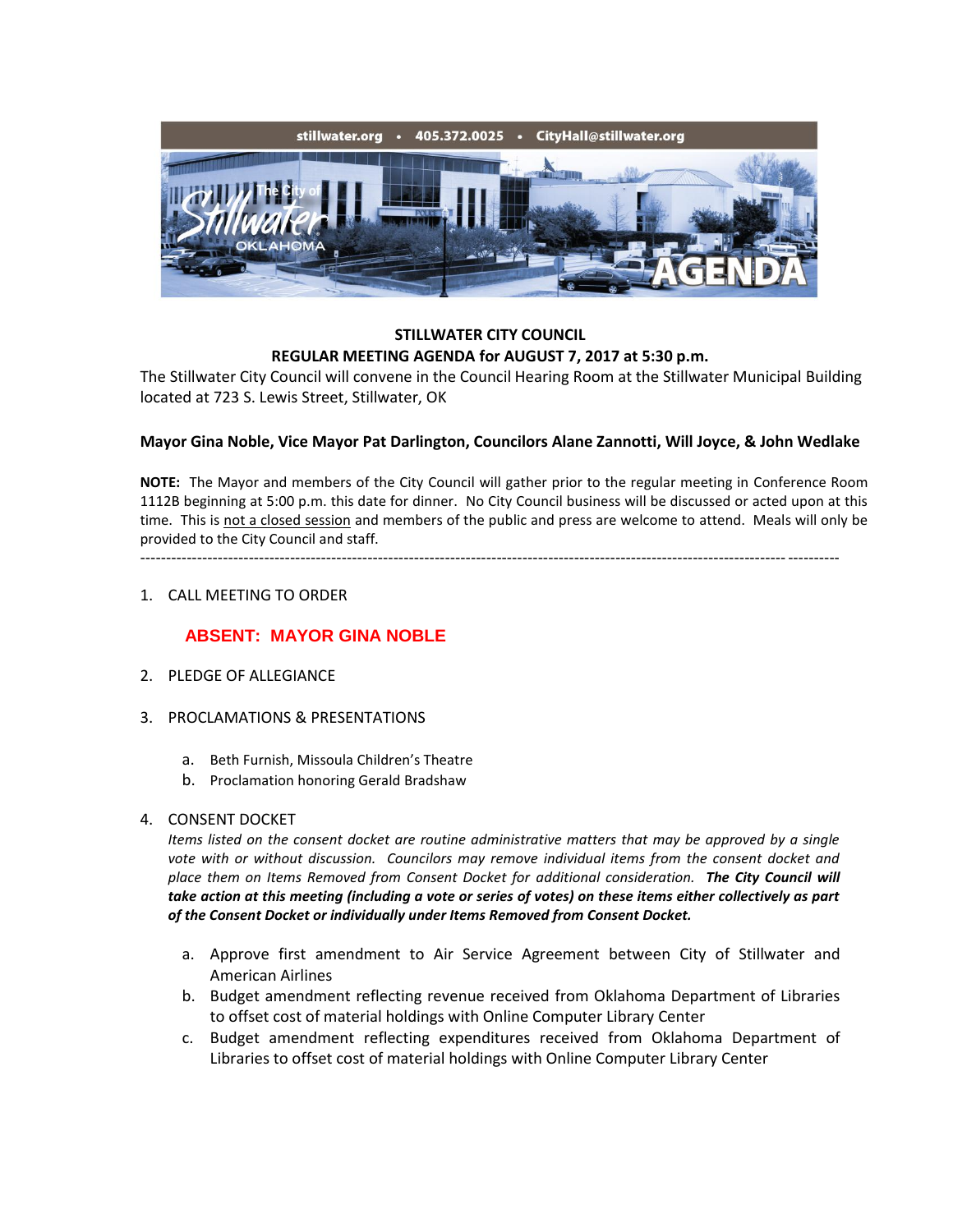- d. Authorization of Water 2040 purchase agreement for real estate acquisition of the proposed 32nd booster pump station (formerly titled Western booster pump station), SUA Project 15WC06 (CC-17-113)
- e. Right-of-way agreement with Oklahoma State University for the following: (CC-17-117)
	- i) Monroe Street: 2'x2' concrete encased electric duct bank, 2-6" insulated PVC chilled water lines and a 2" HDPE gas line,
	- ii) Cantwell Avenue: 2'x2' concrete encased electric duct bank, 2-6" insulated PVC chilled water lines and a 2" HDPE gas line,
	- iii) Connell Avenue: 2-12" insulated HDPE hot water distribution lines and a 6" HDPE domestic water line

|  | Approval of minutes: | <b>Regular Meeting</b> | July 17, 2017 |
|--|----------------------|------------------------|---------------|
|  |                      | <b>Regular Meeting</b> | July 24, 2017 |

# **APPROVED 4-0**

5. PUBLIC COMMENT ON AGENDA ITEMS NOT SCHEDULED FOR PUBLIC HEARING

*The City Council will hear comments on agenda items not scheduled for public hearing from speakers*  who have submitted a written request in accordance with Sec. 2-25, Stillwater City Code. General *information regarding communication with the City Council in this manner is found on the reverse side of the agenda.*

6. ITEMS REMOVED FROM CONSENT DOCKET

## 7. PUBLIC HEARINGS

*The City Council will hear public comments, discuss, and take action at this meeting (including a vote or series of votes) on each item listed under Public Hearings unless the agenda entry specifically states that no action will be taken.*

- a. Receive public comment regarding a request for a Map Amendment to rezone 1205 S. Husband Place from CG-BID, Commercial General within the Business Improvement District overlay to RT-BID, Two-family Residential within the Business Improvement District overlay (CC-17-114) **APPROVED 4-0**
- b. Receive public comment regarding a request for a Map Amendment to rezone 2224 W.  $6<sup>th</sup>$ Avenue from RSS, Residential Small-lot Single-family, Westwood Overlay District to P, Public district (CC-17-115)

# **APPROVED 4-0**

8. RESOLUTIONS

*The City Council will discuss and take action at this meeting (including a vote or series of votes) on each item listed under Resolutions unless the agenda entry specifically states that no action will be taken.*

- a. Resolution No. CC-2017-12: A resolution declaring the public necessity for acquiring permanent and temporary easement(s) on a certain tract of land hereinafter described located in Section 34, Township 20 North, Range 2 east of the Indian Meridian, Payne County, State of Oklahoma for the purpose of relocating utilities to allow construction of a pedestrian bridge and sidewalk along Washington Street from Airport Road north. **APPROVED 4-0**
- 9. ORDINANCES

*The City Council will discuss and take action at this meeting (including a vote or series of votes) on each item listed under Ordinances unless the agenda entry specifically states that no action will be taken.*

Second Reading